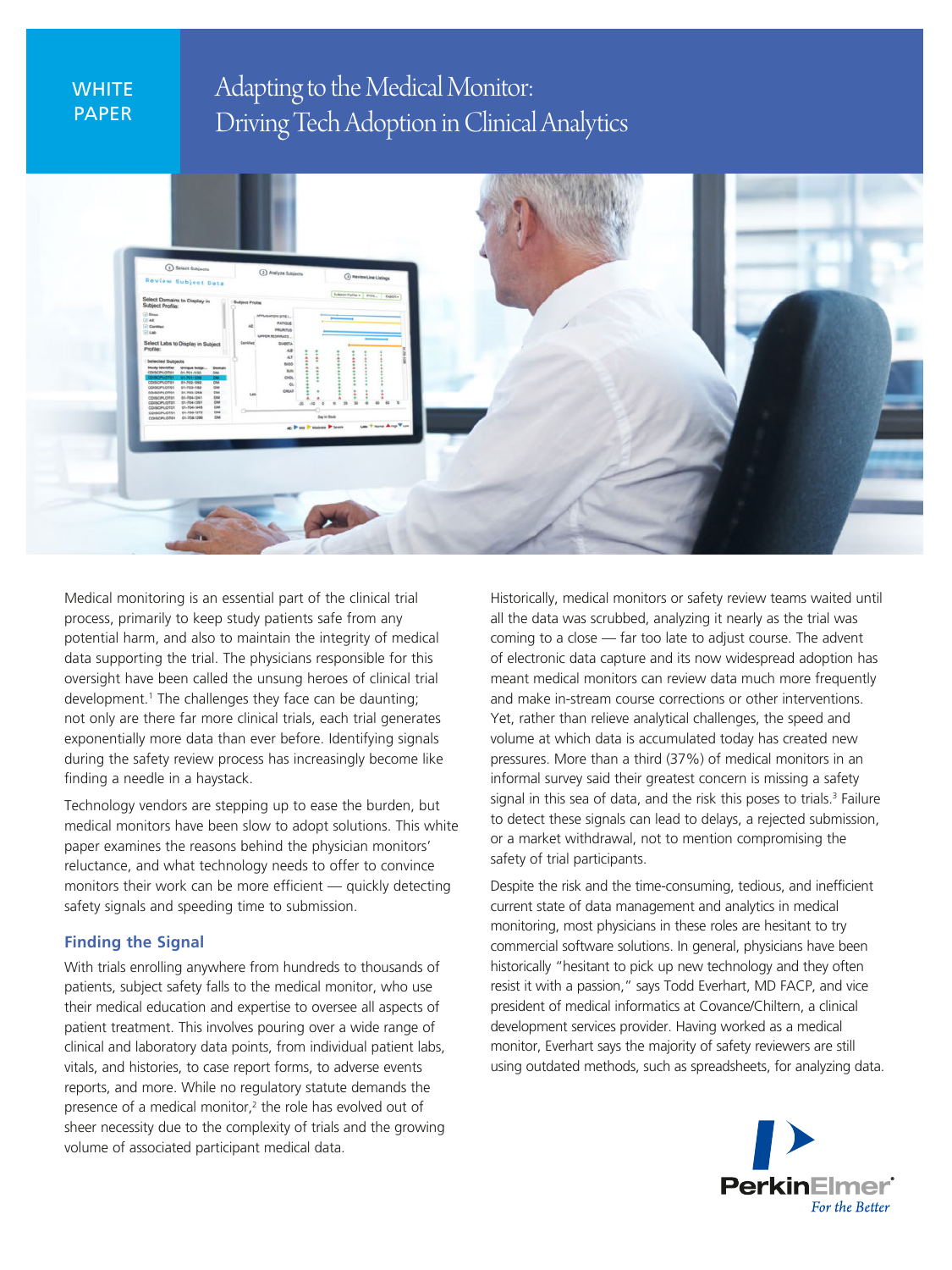One of the challenges to adoption is the growth and range of commercial solutions. The global market for business intelligence and analytics software was forecast to reach \$18.3 billion in 2017, up 7.3 percent from 2016, according to Gartner, Inc. It's expected to reach \$22.8 billion by the end of 2020.4

Everhart roughly estimates fewer than 20 percent of medical monitors are using business intelligence solutions with visual analytics, despite a large, rapidly growing, and fragmented population of vendors offering such systems. "In today's digital age, most [medical monitors] will have seen and/or heard about [solutions], but the number that use it and put it into their standard workflow is probably still pretty minimal at this point," he says.

He notes this is not unlike the adoption curve seen with most technology — where enthusiastic innovators and early adopters immediately take to a new solution, followed at a slower pace by the early and then late majority, and eventually reaching laggards.

## **Efficiency and Value**

To help persuade medical monitors unnerved by a raft of choices and unconvinced of a technology solution, Everhart — whose work focuses on increasing the efficiency of medical data review using visual analytics — says vendors must offer solutions that are perceived as being both easy to use and useful.

"If I don't see any immediate value in this technology, then I'm not going to spend any time with it," Everhart explains. "And if I do see value in it, but it looks exceptionally complex to use, I'm probably not going to adopt it. But if it looks easy to use and I think I could figure out how to use it for my work, then that increases its chances. I call that efficiency and value; how valuable is this to me and how efficiently can I do my work?"

Efficiency and value derive from understanding the end user's role, responsibilities, and challenges, and tailoring a solution to address their unique needs. Too often, solution providers have attempted to maximize revenues by selling a platform across industries or applications, convinced that "data is data." Users are encouraged to configure the powerful analytics to address their specific needs, and are often sold on the solution's power, innovation, and flexibility.

Everhart says it's like an auto manufacturer marketing a powerful engine, and suggesting drivers build the vehicle around it to suit their needs — minivan, SUV, pickup truck, sports car, luxury sedan, etc. This approach, according to Everhart, requires organizations "to have the people — the business analysts or use case analysts and programmers — around you to build that," which can create bottlenecks as IT intervention is necessary to tailor the solution to the workflow.

In addition, the promise of "Big Data" has been tempered by users' ability to keep up with the tools being offered to them to manage it all. PwC, in its *2017 Pharmaceuticals and Life Sciences Trends* report,<sup>5</sup> warned against "the myth of big data — that they can shove vast amounts of data into a system and out will come a well-articulated, curated answer, the very one they are



## **Four Steps to Drive Technology Adoption**

Todd Everhart, MD FACP, and vice president of medical informatics at Covance/Chiltern, a clinical development services provider, says organizations need to do four things to ensure new technology is embraced by end users.

- **1. Invest in a fit-for-purpose solution that is both useful and easy to use.** This requires having a solid understanding of what the tool needs to do and how users will incorporate it into their work.
- **2. Recognize that not everyone accepts technology at the same rate.** Within a population of medical monitors, there will be people who are excited by a new tool, some who are terrified, and a spectrum in between. Acknowledge and prepare for these differences.
- **3. Nurture the early adopters first.** Identify and deploy first to those who are excited about the power, flexibility, and innovation of the solution. Let their enthusiasm seep into the organization and task them with showing others how useful the tool is, while demonstrating how easy it is to use. Gradual acceptance is preferred to stubborn resistance.
- **4. Insist on training.** It should vary according to the users' roles and technology acumen, and be a formal program. "Because if I have to buy [the tool], and then I have to develop the training around it, then the product just got more expensive," says Everhart. Even a fit-for-purpose solution enables some user-defined configurations, so good training programs can help speed the uptake and increase user capabilities.

looking for." It argues that users must first probe for the type of insights they need to make informed decisions. Only then are they ready to invest in technologies that can address those business needs.

Realistically, Everhart asserts, users need intuitive, fit-forpurpose tools that immediately and easily add value. "When you hand over just a raw tool and say, 'Develop your own process,' not everyone is as capable or willing to do that," he says. "If you can marry the workflow with the tool you've got a much better offering."